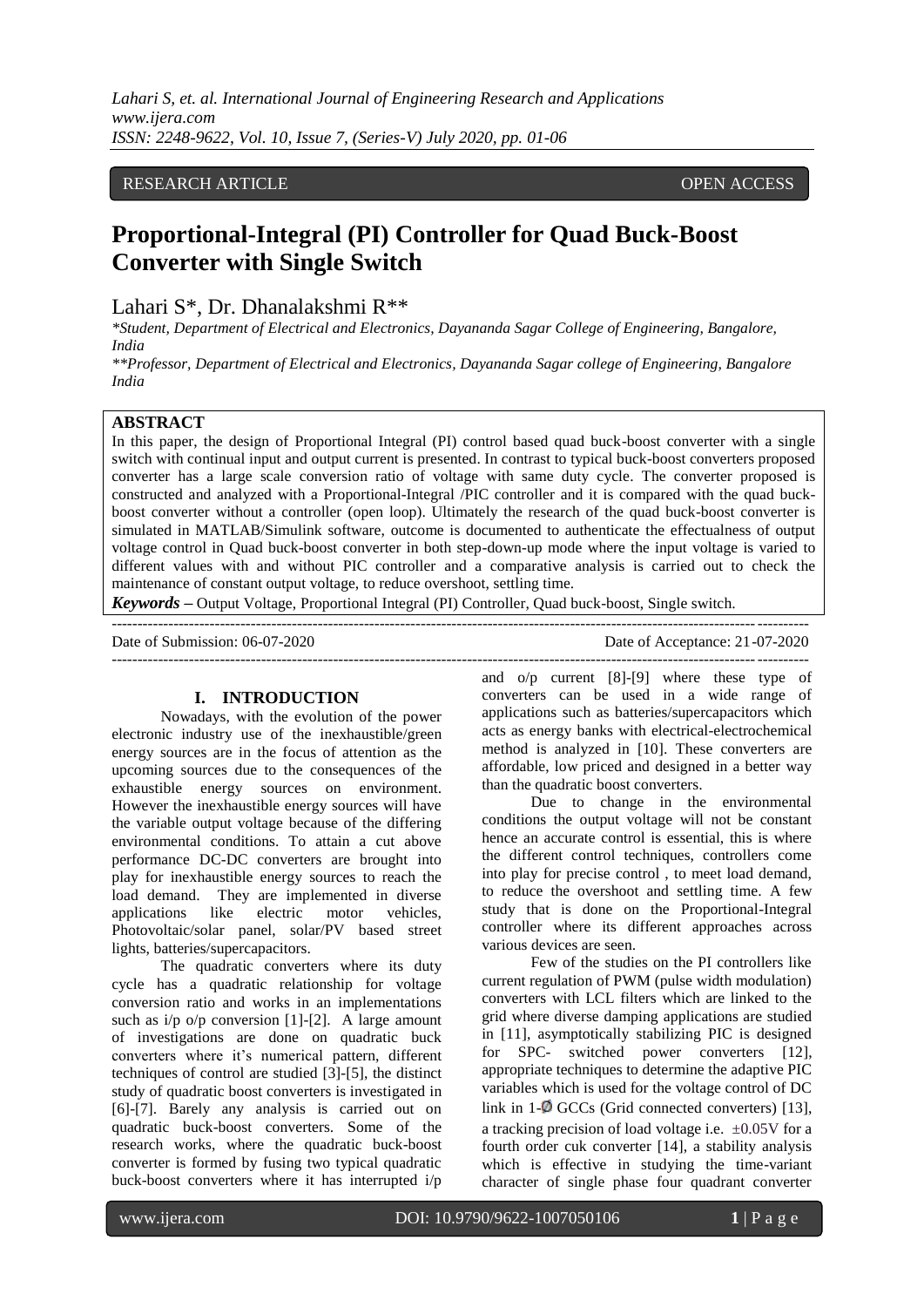which are utilized in high speed trains uses PIC for correct tuning [15].

The main aim of this paper is to design a controller i.e. Proportional-Integral controller (PIC) to a quad buck boost converter and differentiate it with a converter without a controller by varying input voltage. These type of converters are extensively applied in batteries/supercapacitors which are used as energy banks, solar/PV streetlights, electric motor vehicles etc. because of the inexhaustible energy sources used in these applications the output will be variable to overcome this problems the control techniques like proportional integral has to be implemented to meet the load demands and to minimize overshoot and settling time.

# **II. CONVENTIONAL AND PROPOSED QUAD BUCK-BOOST CONVERTER**

Typical quadratic buck-boost converter operates with interrupted i/p and o/p currents creating complications in the layout of i/p and o/p filters [1]-[2]. The typical quadratic buck-boost converter as in Fig 1 is modeled by the merger of two standard buck-boost converters. Here the input side inductor  $L_1$  current is identical to the i/p current i<sub>in</sub> when switch is on similarly the output side inductor  $L_2$  current is identical to the  $o/p$  current when switch is off. Due to this the  $i/p$  and  $o/p$ current becomes interrupted.



**Fig 1:** Conventional quadratic buck-boost converter

To get control of these disadvantages a new quad buck-boost converter is designed as most of the approaches in industries are carried out in uninterrupted mode of current. Fig 2 shows the novel, proposed quad buck-boost converter. It is fusion of typical buck, boost, and buck-boost converter. This converter can work in uninterrupted mode of inductor current with a simplified construction of i/p and o/p filters.



**Fig 2:** Proposed quad buck-boost converter

Modes of operation in CCM mode:

Mode 1: In time interval dt during the turn on of switch the equations are given by

$$
\frac{d_{iL1}}{dt} = \frac{vg}{L1}, \frac{d_{iL2}}{dt} = \frac{V_{c1}}{L2}, \frac{d_{iL3}}{dt} = \frac{V_{c2} - V_0}{L3} \tag{1}
$$

$$
\frac{dv_{c1}}{dt} = \frac{i_{L2}}{C_1} \frac{dv_{c2}}{dt} = \frac{i_{L3}}{C_2} \frac{dv_0}{dt} = \frac{1}{C_3} (i_{l3} - \frac{v_0}{R}) \quad (2)
$$

Mode 2: In time interval (1-d)t when switch is turned off, the equation are given by

$$
\frac{d_{iL1}}{dt} = \frac{Vg - V_{C1}}{L1}, \frac{d_{iL2}}{dt} = \frac{-V_{C2}}{L2}, \frac{d_{iL3}}{dt} = \frac{-V_0}{L3} \tag{3}
$$

$$
\frac{dV_{c1}}{dt} = \frac{-i_{L1}}{c_1}, \frac{dV_{c2}}{dt} = \frac{-i_{L2}}{c_2}, \frac{dV_0}{dt} = \frac{1}{c_3}(i_{l3} - \frac{V_0}{R})
$$
(4)

## **III. PROPOSED QUAD BUCK-BOOST CONVERTER WITH PI CONTROL**

Control techniques are employed to the converters which are used in the inexhaustible energy sources as the output of these converters is not constant depending on different environmental conditions. Hence to achieve the required range of output voltage to meet the load demand, closed loop control is implemented. By the application of these control techniques settling time, overshoot can be reduced.



**Fig 3:** Quad buck-boost with PI Controller

Many of the industrial applications use the control loop techniques like Proportional-Integral (PI) controllers which does not require any physical input. Fig 3 indicates the proposed converter which is PI controlled.

Approach of PI controlled quad buck-boost converter is as follows:

The converter (quad buck-boost) output voltage is differentiated with the recommended (reference) value, the error signal of this differentiation is supplied to the saturation block. The output of the saturation block is fed to the PI controller where the correction is done based on the Kp and Ki i.e. proportional and integral terms, the relational operator receives the rectified output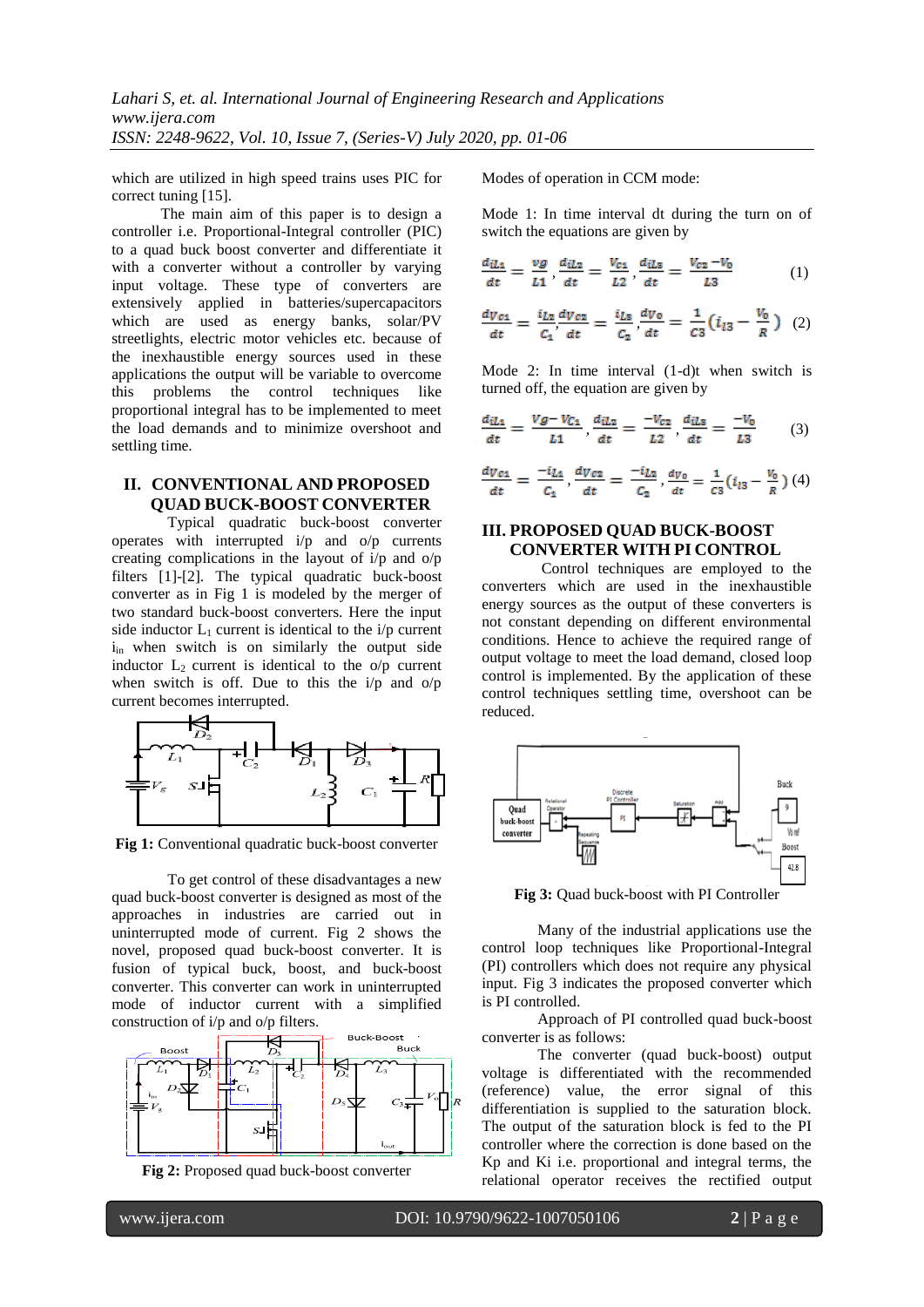where it is compared with the triangular pulses resulting in the generation of the gate pulses which is supplied to the gate terminal of the switch.

The control equation of PI controller is as follows

$$
U(s) = K_p E(s) + \frac{1}{s} K_i J E(s)
$$
 (5)

$$
\frac{\mathbf{G}(\mathbf{s})}{\mathbf{E}(\mathbf{s})} = \mathbf{G}_{\rm c} = \mathbf{K}_{\rm p} + \mathbf{K}_{\rm i} \frac{1}{s} \tag{6}
$$

$$
G_c = K_p \left(1 + \frac{1}{T_i S}\right) \tag{7}
$$

The equation (7) represents the general transfer function of a PI controller. Where  $G_c$  – transfer function of controller,  $K_p$  - proportional gain,  $K_i$  integral gain,  $T_i$  - integral time =  $\frac{Kp}{Ki}$ 

The values of Kp and Ki is found using the ZN (Ziegler-Nicholos) method is used, where the rules are proposed for controller tuning. Basing the values of Kp the values if Tu and Ki are set. A series of tuning values are taken until the justifiable outcome is attained. Ziegler and Nichols tuning rules table is indicated in Table I from which tuning values van be calculated.

**Table I:** Ziegler and Nichols tuning

| controller | Kр         | Ki          | Κd        |
|------------|------------|-------------|-----------|
| n          | $0.5*$ Ku  |             |           |
| PI         | $0.45*$ Ku | $1.2*Kp/Tu$ |           |
| <b>PID</b> | $0.6*$ Ku  | $2*Kp/Tu$   | $Kp*Tu/8$ |

Considering value of Ku and Tu as 0.0222 and 0.012, referring to Table I for PI controller the Kp and Ki values are found to be 0.01 and 1. Substituting these values in in equation (7) the transfer function of the controller is given by

$$
G_{c} = 0.01 + \frac{1}{S} \tag{8}
$$

## **IV. MATLAB / SIMULINK EXECUTION, RESULTS AND DISCUSSION**

4.1 Proposed converter without controller (open loop)



**Fig 4:** Simulation circuit of quad buck-boost Converter without controller (open loop)

The Fig 4 shows the simulation circuit of the quad buck boost converter without a controller i.e. open loop control. The factors required for simulation is chosen from Table II.

4.2 Proposed converter with controller- PI controller (closed loop)

Fig 5 shows the Simulink/MATLAB model of proposed quad buck-boost converter with PI controller with an output of 43.7V in step-up and 9v in step down mode with variable input. The Kp and Ki values are obtained from Z-N method which is 0.01 and 1.



**Fig 5:** Simulation circuit of PI controlled Quad Buck-Boost Converter (closed loop)

**Table II:** Simulation variables of the converter

| proposed.                   |                 |  |  |  |
|-----------------------------|-----------------|--|--|--|
| Input voltage $(Vg)$        | 20v             |  |  |  |
| Output voltage (V0)         |                 |  |  |  |
| [for step-up]               | 42.8.7V         |  |  |  |
| [for step-down]             | 9V              |  |  |  |
| Inductor $L1$ , $L2$ , $L3$ | $100 \mu H,400$ |  |  |  |
|                             | $\mu$ H, $3m$ H |  |  |  |
| Capacitors (C1, C2)         | 47 e-6 F        |  |  |  |
| (C <sub>0</sub> )           | $220e-6F$       |  |  |  |
| Switching frequency         | 40kHz           |  |  |  |
| Duty cycle [for Step-up]    | $>50\%$         |  |  |  |
| [for Step-down]             | < 50%           |  |  |  |
| Resistance [for step-up]    | $60\Omega$      |  |  |  |
| [for step-down]             | 6Ω              |  |  |  |



**Fig 6.1:** comparison of quad buck-boost converter with PIC and without PIC for an input of 15V in boost mode.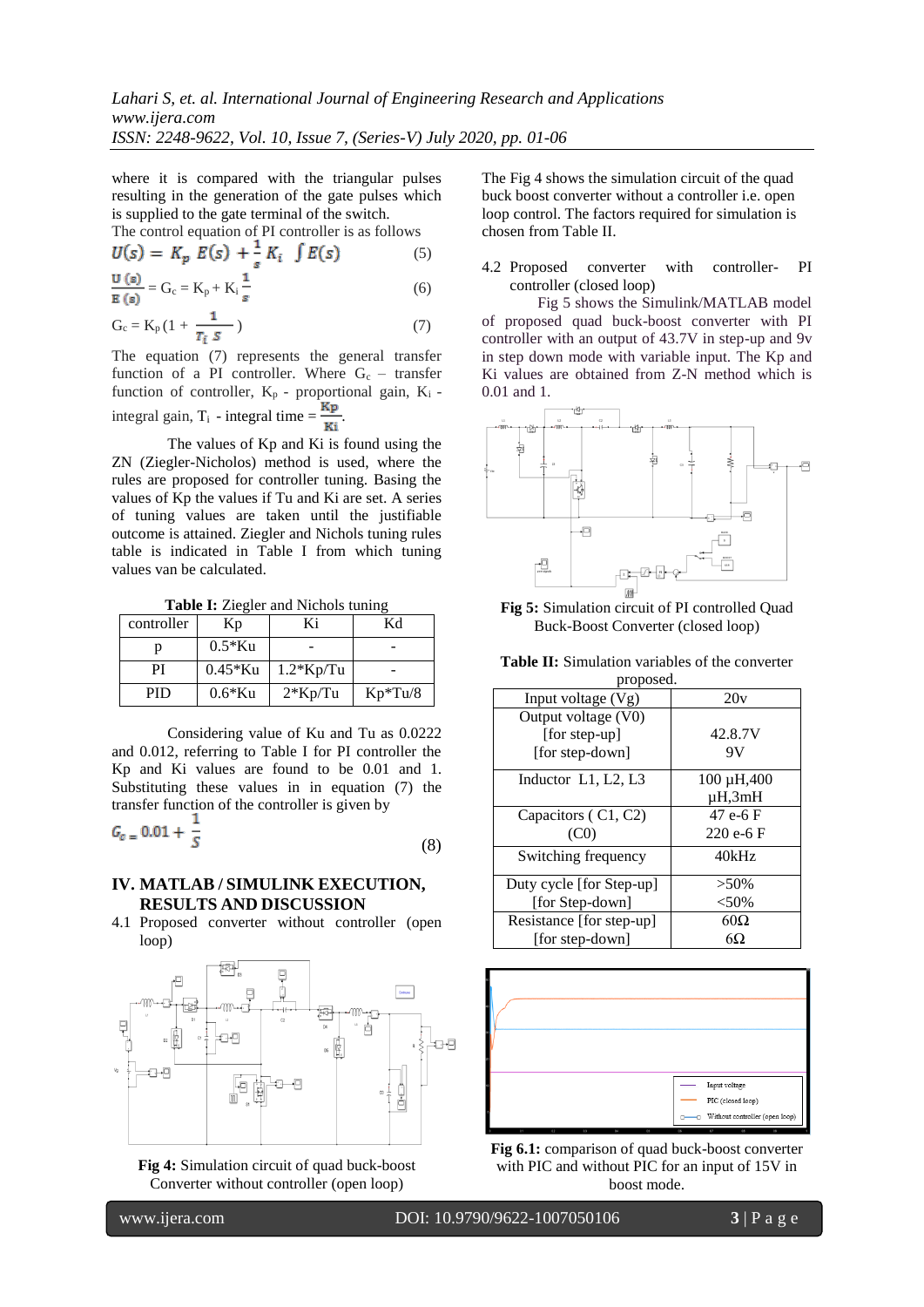*Lahari S, et. al. International Journal of Engineering Research and Applications www.ijera.com ISSN: 2248-9622, Vol. 10, Issue 7, (Series-V) July 2020, pp. 01-06*



**Fig 6.2**: comparison of quad buck-boost converter with PIC and without PIC for an input of 20V in boost mode.



**Fig 6.3:** comparison of quad buck-boost converter with PIC and without PIC for an input of 25v in boost mode.



**Fig 7.1:** comparison of quad buck-boost converter with PIC and without PIC for an input of 15v in buck mode.



**Fig 7.2:** comparison of quad buck-boost converter with PIC and without PIC for an input of 20V in buck mode.



**Fig 7.3:** comparison of quad buck-boost converter with PIC and without PIC for an input of 25V in buck mode.

4.3 Comparison table of proposed converter with PI controller and without controller

**Table III:** Comparison of response of proposed converter with controller and without controller in boost mode.

| DOOST HIQUE.     |                |                     |                      |  |  |  |
|------------------|----------------|---------------------|----------------------|--|--|--|
| Input<br>voltage | parameters     | With PIC<br>(closed | Without<br>PIC (open |  |  |  |
|                  |                | loop)               | loop)                |  |  |  |
|                  | Output Voltage | 42.8V               | 31.5V                |  |  |  |
|                  | Overshoot      | 0.29%               | 0.48%                |  |  |  |
| 15V              | Settling time  | 0.006s              | 0.02s                |  |  |  |
|                  | Output voltage | 42.8V               | 42.8V                |  |  |  |
|                  | Overshoot      | 0.371%              | 0.65%                |  |  |  |
| 20V              | Settling time  | 0.008s              | 0.02s                |  |  |  |
|                  | Output voltage | 42.8V               | 54.3V                |  |  |  |
|                  | Overshoot      | 0.44%               | 0.85%                |  |  |  |
| 25V              | Settling time  | 0.008s              | 0.02s                |  |  |  |

**Table IV:** Comparison of response of proposed converter with controller and without controller in

| buck mode.       |                |                              |                               |  |  |
|------------------|----------------|------------------------------|-------------------------------|--|--|
| Input<br>voltage | parameters     | With PIC<br>(closed<br>loop) | Without<br>PIC (open<br>loop) |  |  |
|                  | Output Voltage | 9V                           | 6.35V                         |  |  |
|                  | Overshoot      | $0\%$                        | 0.128%                        |  |  |
| 15V              | Settling time  | 0s                           | 0.015s                        |  |  |
|                  | Output voltage | 9V                           | 9V                            |  |  |
|                  | Overshoot      | $0\%$                        | 0.177%                        |  |  |
| 20V              | Settling time  | 0s                           | 0.015s                        |  |  |
|                  | Output voltage | 9V                           | 11.45V                        |  |  |
|                  | Overshoot      | 0%                           | 0.229%                        |  |  |
| 25V              | Settling time  | 0s                           | 0.015s                        |  |  |

In above Table III and Table IV shows the comparison of the proposed converter with PI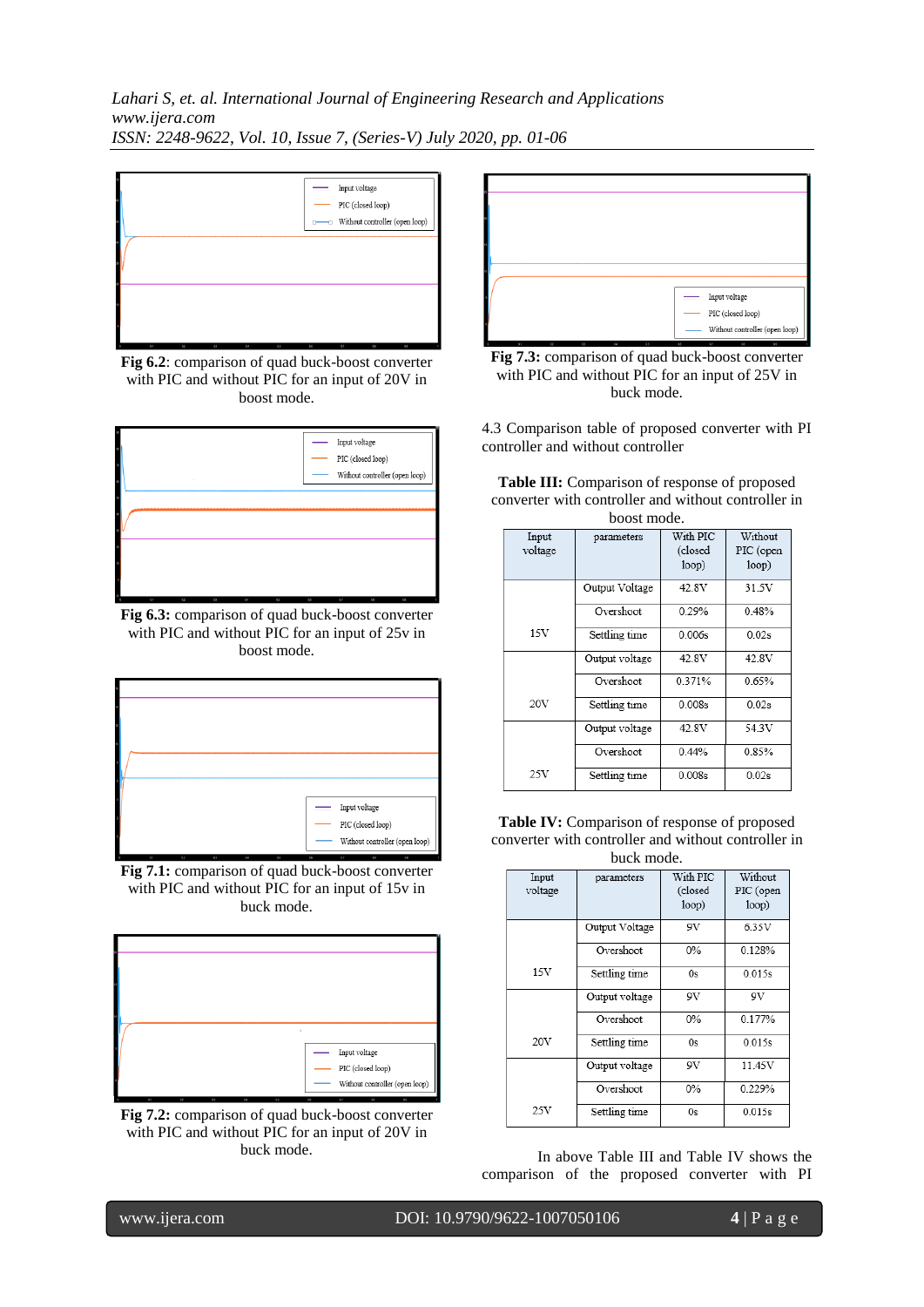*Lahari S, et. al. International Journal of Engineering Research and Applications www.ijera.com ISSN: 2248-9622, Vol. 10, Issue 7, (Series-V) July 2020, pp. 01-06*

controller (closed loop) and without a controller (open loop) which is inferred from figure Fig 6.1, 6.2, 6.3 and Fig 7.1, 7,2, 7.3. From the above tables it is inferred that the proposed converter which is controlled by PIC gives a constant output voltage even with a variable input whereas the quad buckboost converter without a PI controller will have variable output with the change in the input voltage. And over shoot, settling time is very much reduced when a converter is implemented with PI controller.

### **V. CONCLUSION**

In this paper the Proportional-Integral controller technique is used to administer the output voltage of proposed quad buck-boost converter. The simulation of the circuit is executed using MATLAB/Simulink software to evidence the circuit function. The simulated results indicate that the given structure of quad buck-boost converter which gives rise to the step-up voltage of 42.8V and stepdown voltage of 9V with an input of 20V both with and without PIC but when the input is varied due to various environmental conditions the quad buckboost converter with PIC gives a constant output voltage of 42.8V and 9V in boost and buck mode but for a converter without a PI controller the output voltage is variable. The results show that the proposed converter with PI controller gives constant output voltage for variable input with reduced overshoot, settling time compared to the quad buckboost converter without PIC. Hence control techniques like PI controllers plays a vital role to meet the load demands.

## **REFERENCES**

- [1] D. Maksimovic and S. Cuk, "General properties and synthesis of PWM DC-to-DC converters," in *Proc. IEEE Power Electron. Spec. Conf.*, 1989, pp. 515–525.
- [2] G. Moschopoulos, "Quadratic power conversion for industrial applications," in *Proc. 25th Annu. IEEE Appl. Power Electron. Conf. Expo.*, 2010, pp. 1320–1327.
- [3] J. J. Chen, B. H. Huang, C. M. Kung, W. Y. Tai, and Y. S. Hwang, "A new single-inductor quadratic buck converter using averagecurrent mode control without slopecompensation," in *Proc. 5th IEEE Conf. Ind. Electron. Appl.*, Jun. 2010, pp. 1082–1087.
- [4] J.A.M. Saldana, R. L. Palomo, and E. P. Hernandez, "Parameters selection criteria of proportional–integral controller for a quadratic buck converter," *IET Power Electron.*, vol. 7, no. 6, pp. 1527–1535, Jun. 2014.
- [5] A. Ayachit and M. K. Kazimierczuk, "Openloop small signal transfer functions of the

quadratic buck PWM DC-DC converter in CCM," in *Proc. 40th Annu. Conf. IEEE Ind. Electron. Soc.*, Nov. 2014, pp. 1643–1649.

- [6] J. A. M. Saldana, R. L. Palomo, E. P. Hernandez, and J. L. G. Martinez, "Modelling and control of a DC–DC quadratic boost converter withR2P2 ," *IET Power Electron.*, vol. 7, no. 1, pp. 11–22, Jan. 2014.
- [7] O. L. Santos, L. M. Salamero, G. Garcia, H. V. Blavi, and T. S. Polanco, "Robust slidingmode control design for a voltage regulated quadratic boost converter," *IEEE Trans. Power Electron.*, vol. 30, no. 4, pp. 2313– 2327, Apr. 2015.
- [8] Pedro Martín García-Vite; Julio C. Rosas-Caro ; Ana Lidia Martínez-Salazar ; Jose de Jesus Chavez ; Antonio Valderrábano-González ; Victor M. Sánchez-Huerta, "Quadratic buck–boost converter with reduced input current ripple and wide conversion range," IET Power Electronics 2019 Volume: 12, Issue: 15 ,Journal Article, IET.
- [9] S. Miao, F. Wang, and X. Ma, "A new transformerless buck-boost converter with positive output voltage," *IEEE Trans. Ind. Electron.*, vol. 63, no. 5, pp. 2965–2975, May 2016.
- [10] Vitor Fern˜ao Pires *, Senior Member, IEEE*, Daniel Foito, and Armando Cordeiro "A DC– DC Converter With Quadratic Gain and Bidirectional Capability for Batteries/Supercapacitors", IEEE transactions on industry applications.
- [11] Jörg Dannehl, Student Member, IEEE, Friedrich Wilhelm Fuchs, Senior Member, IEEE, Steffan Hansen, Member, IEEE, and Paul Bach Thøgersen, Senior Member, IEEE "Investigation of Active Damping Approaches for PI-Based Current Control of Grid-Connected Pulse Width Modulation Converters With LCL Filters" IEEE transactions on industry applications, vol. 46, no. 4, july/august 2010.
- [12] Ali Jaafar, Aya Alawieh, R. Ortega, Emmanuel Godoy, and Pierre Lefranc "PI Stabilization of Power Converters with Partial State Measurements" IEEE transactions on control systems technology, vol. 21, no. 2, march 2013.
- [13] Meriem Merai, Mohamed Wissem Naouar , Member, IEEE, Ilhem Slama-Belkhodja, Member, IEEE, and Eric Monmasson , Senior Member, IEEE "An Adaptive PI Controller Design for DC-Link Voltage Control of Single-Phase Grid-Connected Converters"